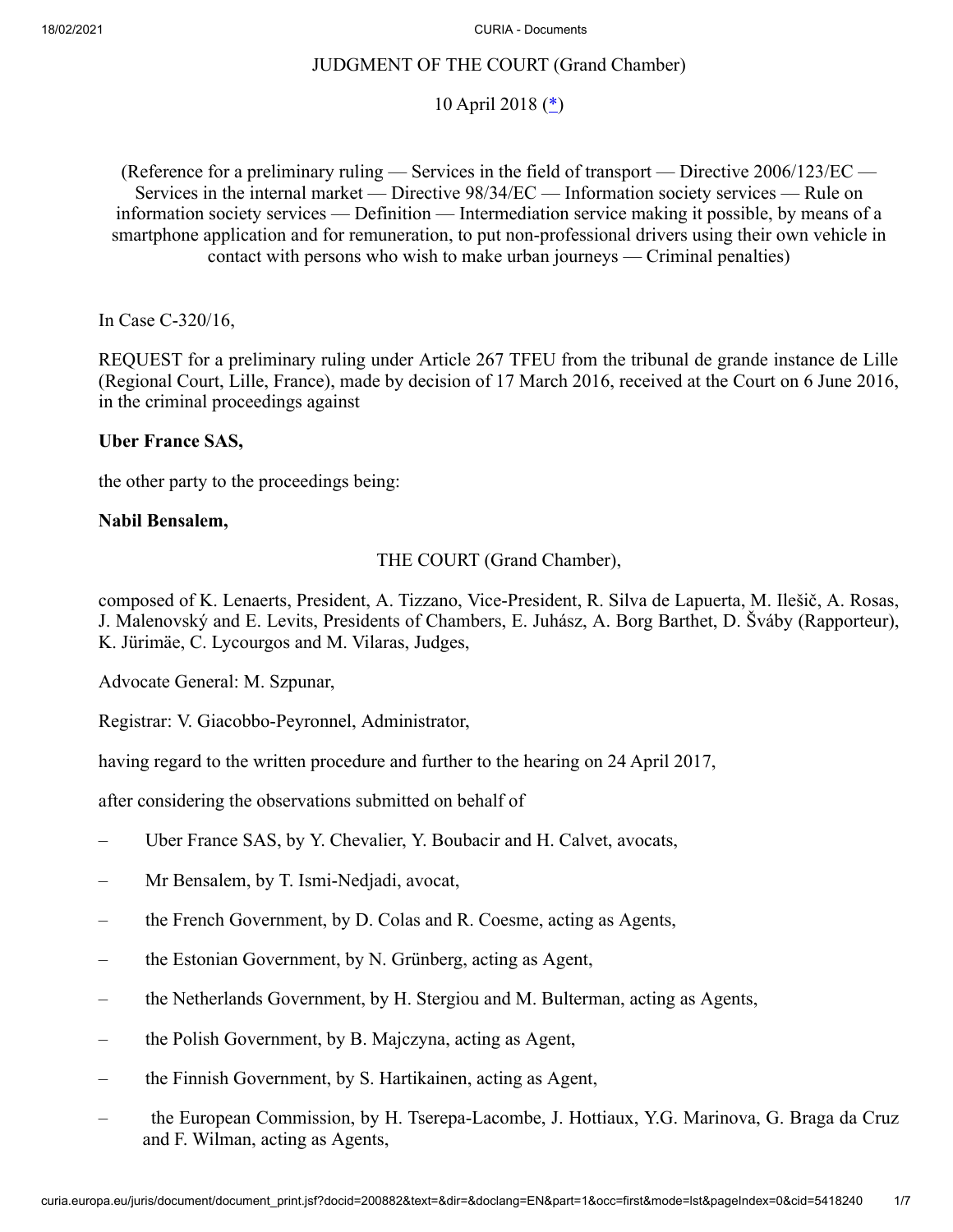– the EFTA Surveillance Authority, by C. Zatschler, Ø. Bø, M.L. Hakkebo and C. Perrin, acting as Agents,

after hearing the Opinion of the Advocate General at the sitting on 4 July 2017,

gives the following

## **Judgment**

- 1 This request for a preliminary ruling concerns the interpretation of Article 1 and Article 8(1) of Directive 98/34/EC of the European Parliament and of the Council of 22 June 1998 laying down a procedure for the provision of information in the field of technical standards and regulations and of rules on Information Society services (OJ 1998 L 204, p. 37), as amended by Directive 98/48/EC of the European Parliament and of the Council of 20 July 1998 (OJ 1998 L 217, p. 18) ('Directive 98/34'), and of Article 2(2)(d) of Directive 2006/123/EC of the European Parliament and of the Council of 12 December 2006 on services in the internal market (OJ 2006 L 376, p. 36).
- 2 The request has been made in proceedings before a criminal court in a private prosecution and civil action brought against Uber France SAS, in relation to the illegal organisation of a system for putting nonprofessional drivers using their own vehicle in contact with persons who wish to make urban journeys.

# **Legal context**

*EU law*

*Directive 98/34*

3 According to Article 1(2), (5), (11) and (12) of Directive  $98/34$ :

'For the purposes of this Directive, the following meanings shall apply:

…

2. "service", any Information Society service, that is to say, any service normally provided for remuneration, at a distance, by electronic means and at the individual request of a recipient of services.

For the purposes of this definition:

- "at a distance" means that the service is provided without the parties being simultaneously present,
- "by electronic means" means that the service is sent initially and received at its destination by means of electronic equipment for the processing (including digital compression) and storage of data, and entirely transmitted, conveyed and received by wire, by radio, by optical means or by other electromagnetic means,
- "at the individual request of a recipient of services" means that the service is provided through the transmission of data on individual request.

An indicative list of services not covered by this definition is set out in Annex V.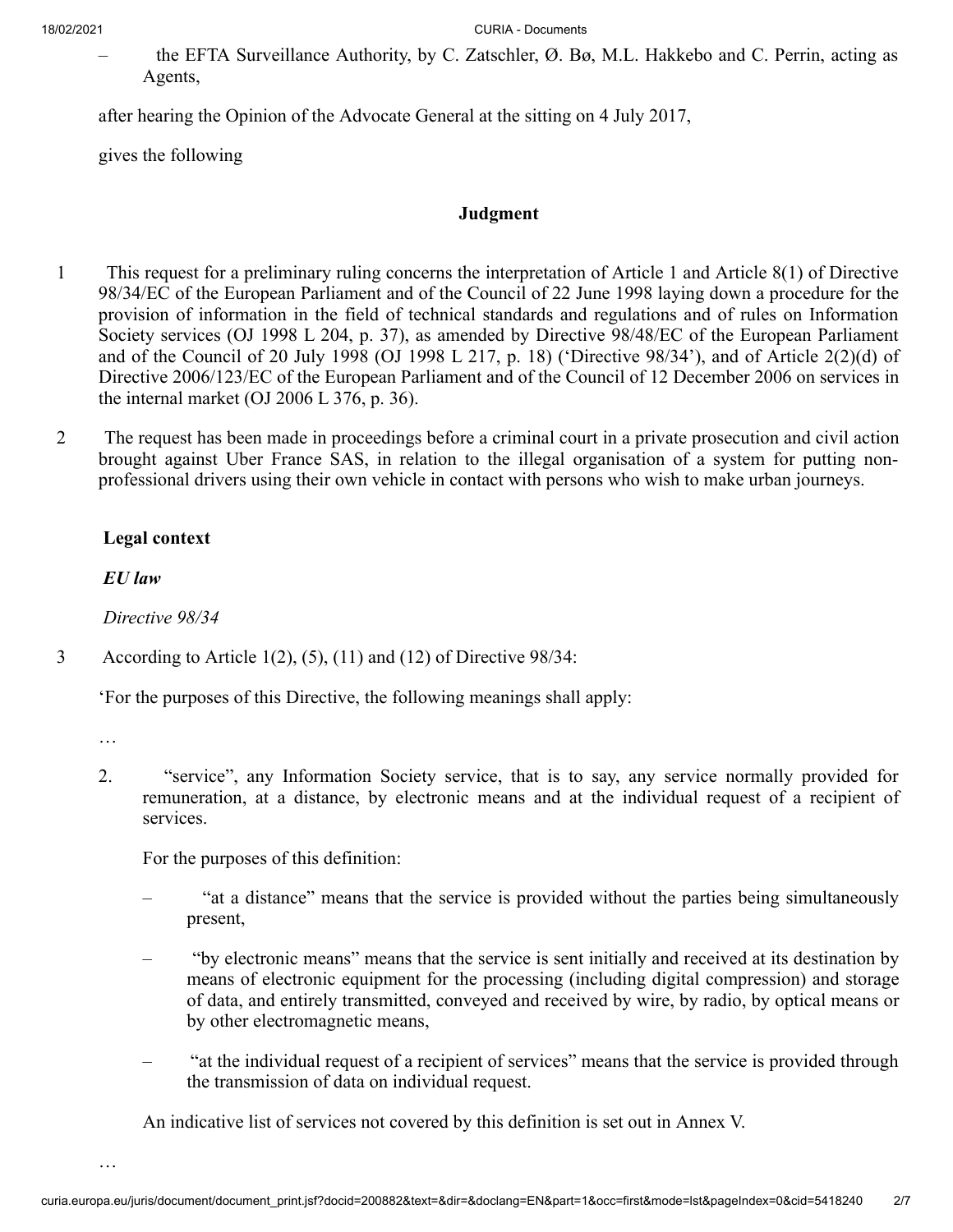5. "rule on services", requirement of a general nature relating to the taking-up and pursuit of service activities within the meaning of point 2, in particular provisions concerning the service provider, the services and the recipient of services, excluding any rules which are not specifically aimed at the services defined in that point.

…

For the purposes of this definition:

- a rule shall be considered to be specifically aimed at Information Society services where, having regard to its statement of reasons and its operative part, the specific aim and object of all or some of its individual provisions is to regulate such services in an explicit and targeted manner,
- a rule shall not be considered to be specifically aimed at Information Society services if it affects such services only in an implicit or incidental manner.
- …
- 11. "technical regulation", technical specifications and other requirements or rules on services, including the relevant administrative provisions, the observance of which is compulsory, de jure or de facto, in the case of marketing, provision of a service, establishment of a service operator or use in a Member State or a major part thereof, as well as laws, regulations or administrative provisions of Member States, except those provided for in Article 10, prohibiting the manufacture, importation, marketing or use of a product or prohibiting the provision or use of a service, or establishment as a service provider.

…

- 12. "draft technical regulation", the text of a technical specification or other requirement or of a rule on services, including administrative provisions, formulated with the aim of enacting it or of ultimately having it enacted as a technical regulation, the text being at a stage of preparation at which substantial amendments can still be made.'
- 4 The first subparagraph of Article 8(1) of that directive provides:

'Subject to Article 10, Member States shall immediately communicate to the Commission any draft technical regulation, except where it merely transposes the full text of an international or European standard, in which case information regarding the relevant standard shall suffice; they shall also let the Commission have a statement of the grounds which make the enactment of such a technical regulation necessary, where these have not already been made clear in the draft.'

5 In accordance with Articles 10 and 11 of Directive (EU) 2015/1535 of the European Parliament and of the Council of 9 September 2015 laying down a procedure for the provision of information in the field of technical regulations and of rules on Information Society services (OJ 2015 L 241, p. 1), Directive 98/34 was repealed on 7 October 2015.

*Directive 2006/123*

- 6 According to recital 21 of Directive 2006/123, 'transport services, including urban transport, taxis and ambulances as well as port services, should be excluded from the scope of this Directive'.
- 7 Article 2(2)(d) of Directive 2006/123 provides that the directive does not apply to services in the field of transport, including port services, falling within the scope of Title V of the EC Treaty, which is now Title VI of Part Three of the FEU Treaty.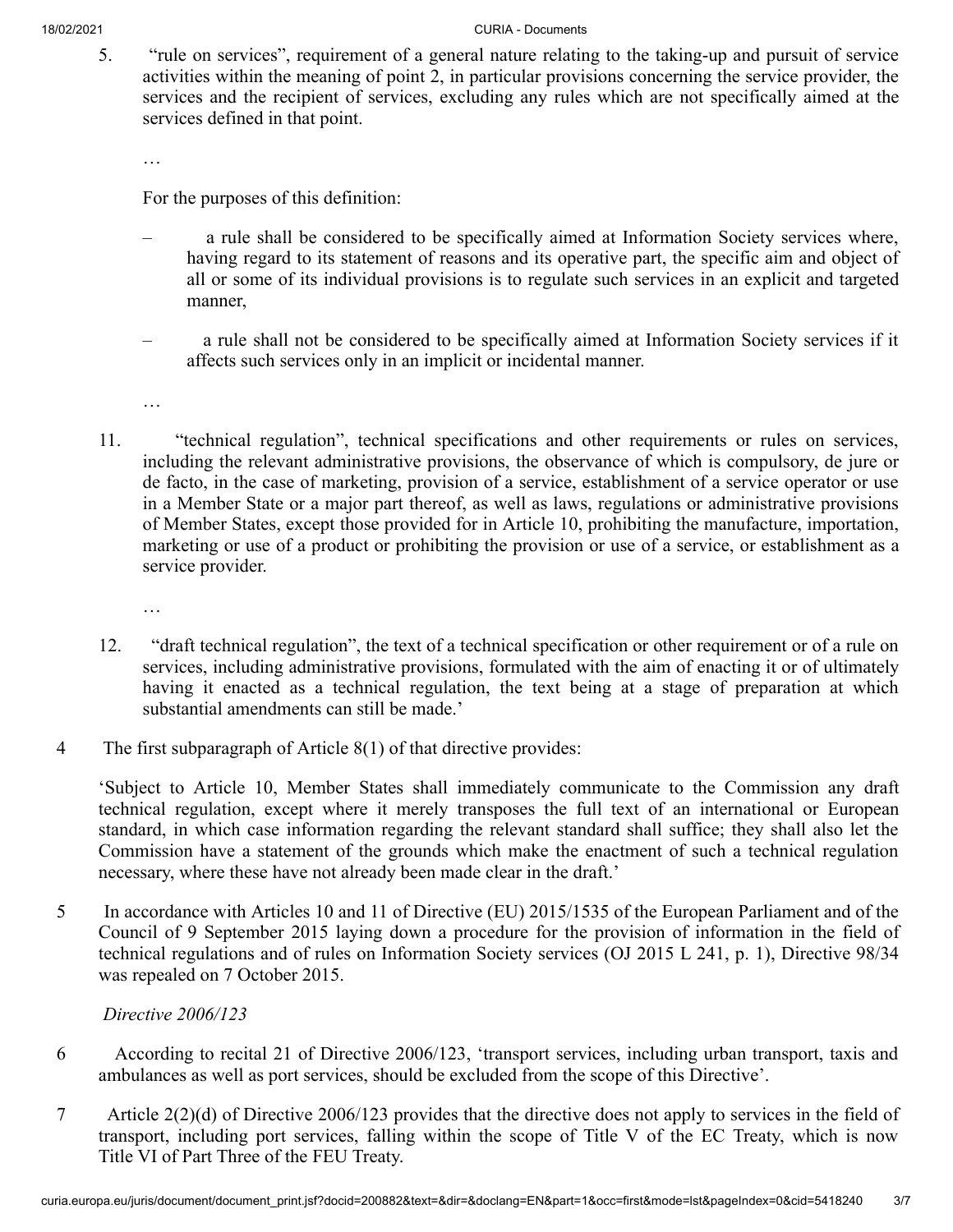8 Loi nº 2014-1104 du 1<sup>er</sup> octobre 2014 relative aux taxis et aux voitures de transport avec chauffeur (Law No 2014-1104 of 1 October 2014 on taxis and private hire vehicles) (*JORF* of 2 October 2014, p. 15938) inserted Article L. 3124-13 into the code des transports (Transport Code). That article is worded as follows:

'The organisation of a system for putting customers in contact with persons carrying on the activities mentioned in Article L.3120-1 [namely, the carriage of persons by road for remuneration using vehicles with fewer than 10 seats, with the exception of collective public transport and private carriage of persons by road] where such persons are neither road transport undertakings entitled to provide occasional services as mentioned in Chapter II of Title 1 of this book nor taxi drivers, or two or three-wheeled motorised vehicles or private hire vehicles within the meaning of this title shall be punishable by a two-year term of imprisonment and a fine of EUR 300 000.

Legal persons who incur criminal liability for the offence laid down in this article incur, in addition to a fine in accordance with Article 131-38 of the Criminal Code, the penalties laid down in paragraphs 2 to 9 of Article 131-39 of the Criminal Code. The prohibition referred to in paragraph 2 of Article 131-39 of the Criminal Code extends to the activity in the exercise of which or at the time of the exercise of which the offence was committed. The penalties laid down in paragraphs 2 to 7 of Article 131-39 of the Criminal Code may not exceed five years in duration.'

9 Paragraphs 2 to 9 of Article 131-19 provide:

'Where a statute so provides against a legal person, a crime or offence may be punished by one or more of the following penalties:

…

(2) prohibition, either permanently or for a maximum period of five years, of the direct or indirect exercise of one or more professional or social activities;

(3) placement, for a maximum period of five years, under judicial supervision;

(4) closure, either permanently or for a maximum period of five years, of the establishments or of one or more of the establishments of the undertaking used to commit the offences;

(5) disqualification, either permanently or for a maximum period of five years, from public tendering;

(6) prohibition, either permanently or for a maximum period of five years, of the public offering of shares or of allowing shares to be traded on a regulated market;

(7) prohibition, for a maximum period of five years, of the issuing of cheques, except those allowing the withdrawal of funds by the drawer from the drawee or certified cheques, or of the use of payment cards.

(8) confiscation of property, under the conditions laid down in Article 131-21;

(9) posting of a public notice of the decision or dissemination of that decision in the press or through any form of communication to the public by electronic means.'

## **The dispute in the main proceedings and the question referred for a preliminary ruling**

10 Uber France provides, by means of a smartphone application, a service called 'UberPop', through which it puts non-professional drivers using their own vehicle in contact with persons who wish to make urban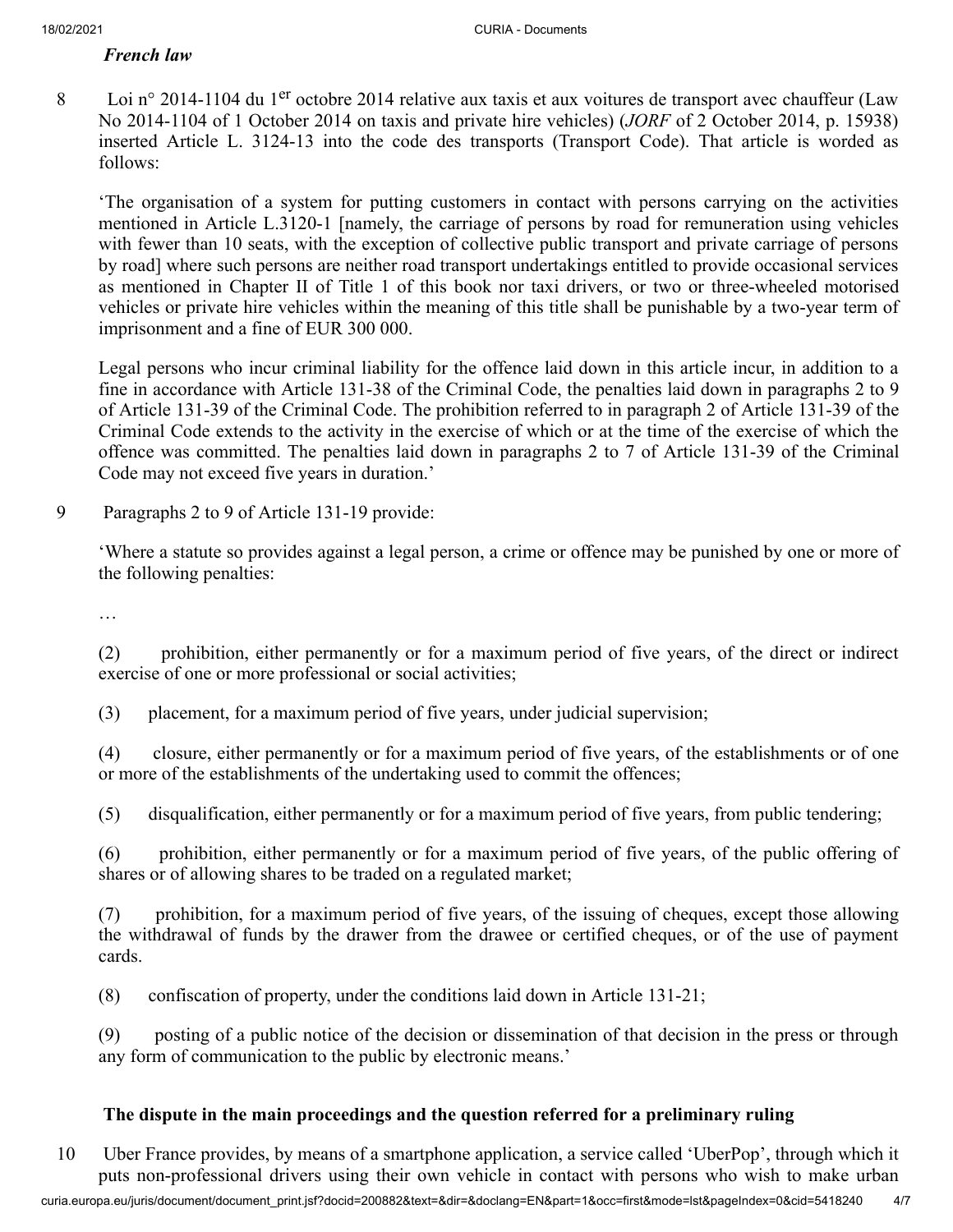journeys. In the context of the service provided by means of that application, that company, as established by the tribunal de grande instance de Lille (Regional Court, Lille, France) in the order for reference, fixes the rates, collects the fare for each journey from the customer before paying part of it to the nonprofessional driver of the vehicle, and prepares the invoices.

- 11 Uber France is a defendant before that court in a private prosecution and civil action brought by Mr Nabil Bensalem in relation to (i) misleading commercial practices from 2 February 2014 and 10 June 2014 onwards, (ii) the aiding and abetting of the unlawful exercise of the profession of taxi driver from 10 June 2014 onwards, and (iii) the unlawful organisation from 1 October 2014 onwards of a system for putting customers in contact with persons carrying passengers by road for remuneration using vehicles with fewer than 10 seats.
- 12 By judgment of 17 March 2016, the tribunal de grande instance de Lille (Regional Court, Lille) found Uber France guilty of misleading commercial practices and not guilty of the offence of aiding and abetting the unlawful exercise of the profession of taxi driver.
- 13 As regards the offence of the unlawful organisation of a system for putting customers in contact with nonprofessional drivers, an offence under Article L. 3124-13 of the code des transports (Transport Code), that court was uncertain as to whether that provision should be regarded as establishing a 'rule on Information Society services' within the meaning of Article 1(5) of Directive 98/34, the non-notification of which in accordance with Article 8(1) of that directive means that it is unenforceable against individuals, or as a rule on 'services in the field of transport' within the meaning of Article 2(2)(d) of Directive 2006/123.
- 14 In those circumstances, the tribunal de grande instance de Lille (Regional Court, Lille) decided to stay the proceedings and to refer the following question to the Court of Justice for a preliminary ruling:

'Does Article L. 3124-13 of the Transport Code, inserted by Law No 2014-1104 of 1 October 2014 on taxis and private hire vehicles, constitute a new technical regulation that is not implicit and that relates to one or more information society services, within the meaning of [Directive 98/34], such that, pursuant to Article 8 of that directive, it had to be notified in advance to the European Commission, or does it fall within the scope of [Directive 2006/123], Article  $2[(2)]$ (d) of which excludes transport?

In the event that that question is answered in the affirmative, does a failure to satisfy the notification requirement laid down in Article 8 of [Directive 98/34] mean that Article L. 3124-13 of the Transport Code is unenforceable against individuals?'

## **Consideration of the question referred**

- 15 By the first part of its question, the referring court asks, in essence, whether Article 1 of Directive 98/34 and Article 2(2)(d) of Directive 2006/123 must be interpreted as meaning that a provision of national law that lays down criminal penalties for the organisation of a system for putting customers in contact with persons carrying passengers by road for remuneration using vehicles with fewer than 10 seats, without being authorised to do so, must be classified as a rule on information society services, subject to the obligation of prior notification to the Commission as provided for in the first subparagraph of Article 8(1) of Directive 98/34 or that, on the contrary, such a provision concerns a service in the field of transport, excluded from the scope of Directive 98/34 and from that of Directive 2006/123.
- 16 As a preliminary point, it must be noted that the legislation at issue in the main proceedings makes the organisation of a system putting customers in contact with persons carrying passengers by road without authorisation subject to criminal penalties such as imprisonment, a fine, the prohibition on exercising a social or professional activity, the closure of the undertaking's establishment and the confiscation of property.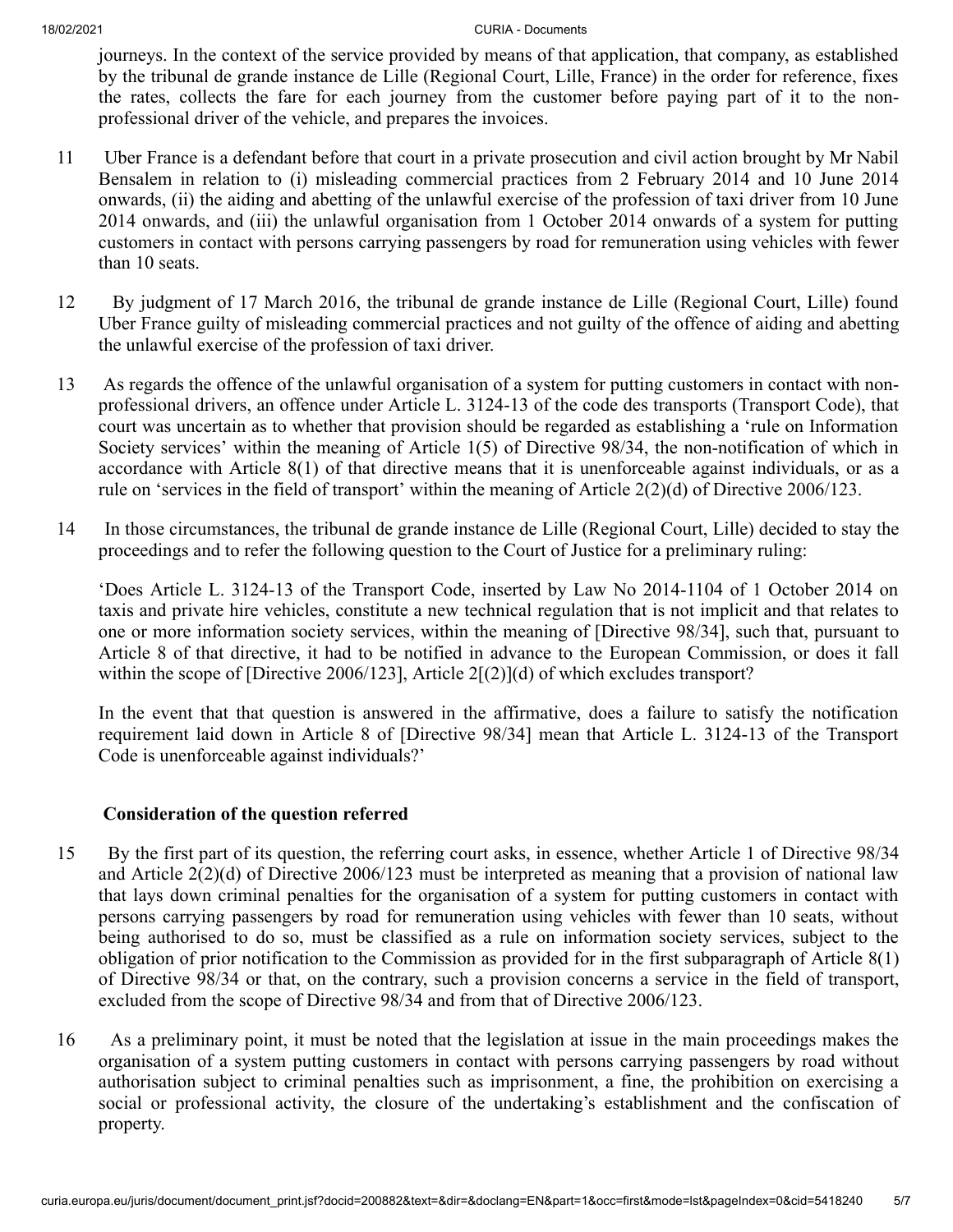- 17 In the case in the main proceedings, the service in question consists in putting, by means of a smartphone application and for remuneration, non-professional drivers in contact with persons who wish to make urban journeys, and in the context of which, as stated in paragraph 10 of the present judgment, the provider of that service fixes the rates, collects the fare for each journey from the customer before paying part of it to the non-professional driver of the vehicle, and prepares the invoices.
- 18 Having been requested to deliver a preliminary ruling in the context of civil litigation, the Court explained in its judgment of 20 December 2017, *Asociación Profesional Elite Taxi* (C‑434/15, EU:C:2017:981), the legal classification of such a service in the light of EU law.
- 19 Thus, the Court first took the view that an intermediation service that enables the transfer, by means of a smartphone application, of information concerning the booking of a transport service between the passenger and the non-professional driver who will carry out the transportation using his own vehicle meets, in principle, the criteria for classification as an 'information society service' within the meaning of Article 1(2) of Directive 98/34 (judgment of 20 December 2017, *Asociación Profesional Elite Taxi*, C‑434/15, EU:C:2017:981, paragraph 35).
- 20 However, the Court noted that the intermediation service at issue in the case giving rise to that judgment was more than an intermediation service consisting of putting, by means of a smartphone application, nonprofessional drivers using their own vehicles in contact with persons who wish to make an urban journey (see, to that effect, judgment of 20 December 2017, *Asociación Profesional Elite Taxi*, C‑434/15, EU:C:2017:981, paragraph 37).
- 21 In that regard, the Court found that the intermediation service provided by the company concerned was inherently linked to the offer by that company of non-public urban transport services, in view of the fact that, in the first place, that company provided an application without which those drivers would not have been led to provide transport services, and the persons who wished to make an urban journey would not have used the services provided by those drivers and, in the second place, that company exercised decisive influence over the conditions under which services were provided by those drivers, inter alia by determining the maximum fare, by collecting that fare from the customer before paying part of it to the non-professional driver of the vehicle, and by exercising a certain control over the quality of the vehicles, the drivers and their conduct, which could, in some circumstances, result in their exclusion (see, to that effect, judgment of 20 December 2017, *Asociación Profesional Elite Taxi*, C‑434/15, EU:C:2017:981, paragraphs 38 and 39).
- 22 The Court found, on the basis of those factors, that the intermediation service at issue in that case had to be regarded as forming an integral part of an overall service the main component of which was a transport service and, accordingly, had to be classified, not as an 'information society service' within the meaning of Article 1(2) of Directive 98/34, but as a 'service in the field of transport' within the meaning of Article 2(2)(d) of Directive 2006/123 (see, to that effect, judgment of 20 December 2017, *Asociación Profesional Elite Taxi*, C‑434/15, EU:C:2017:981, paragraph 40).
- 23 The Court inferred from that finding, in particular, that that intermediation service did not come under Directive 2006/123, since services in the field of transport are among those expressly excluded from the scope of that directive pursuant to Article 2(2)(d) thereof (see, to that effect, judgment of 20 December 2017, *Asociación Profesional Elite Taxi*, C‑434/15, EU:C:2017:981, paragraph 43).
- 24 The same holds true, for the same reasons, with regard to the intermediation service at issue in the main proceedings, as the information available to the Court shows that that service is not essentially different from the service described in paragraph 21 of the present judgment, that, however, being a matter for the referring court to verify.
- 25 Accordingly, subject to that verification, legislation such as that in the main proceedings, relied on in criminal proceedings against the company providing that intermediation service, cannot come within the scope of Directive 2006/123.